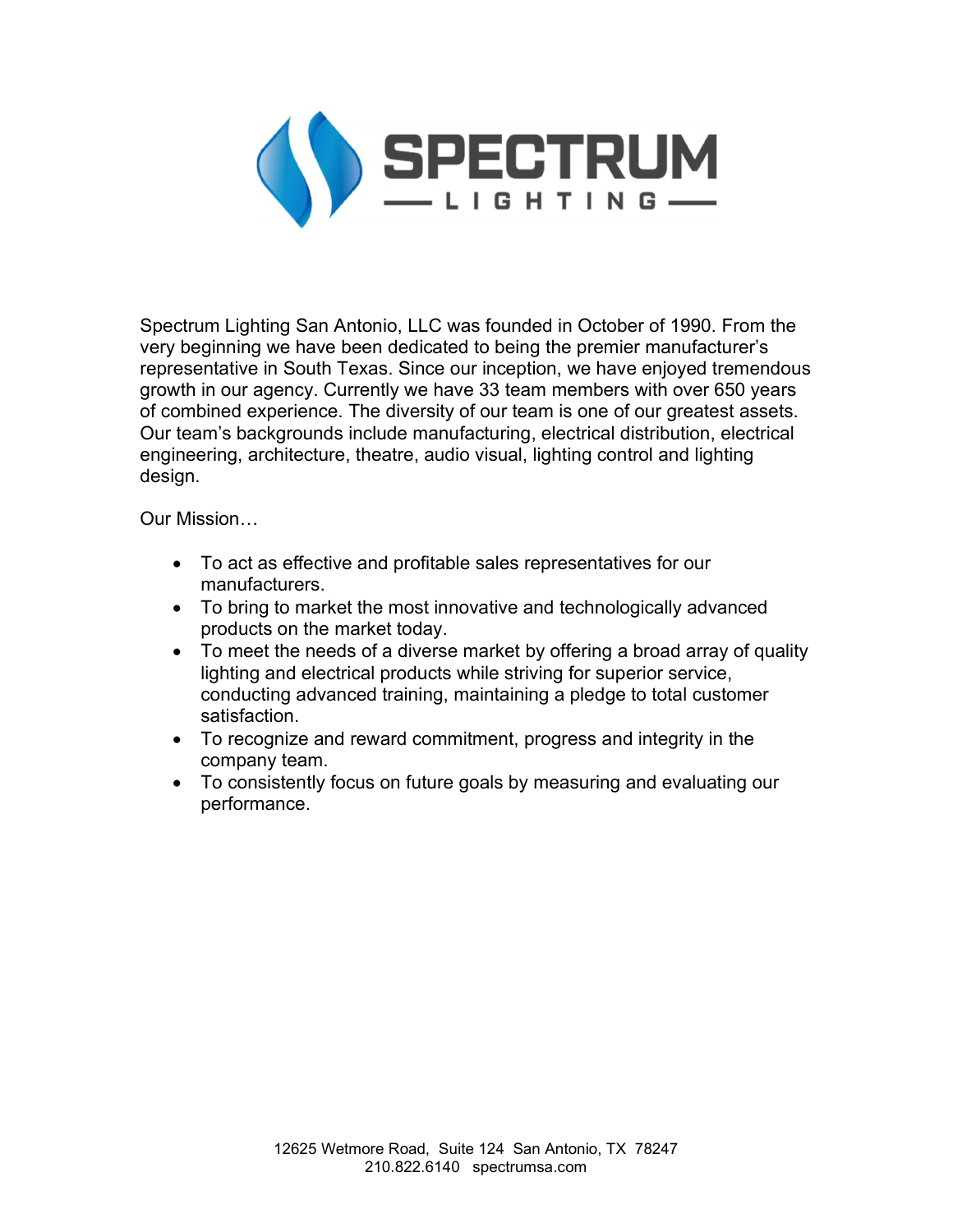

- $\blacksquare$ 3G Lighting
- A light ŕ
- **ACDC**
- $\blacksquare$ **Acuity Brands**
- **Acculux**  $\blacksquare$
- Alora  $\blacksquare$
- Alphabet Lighting  $\blacksquare$
- Altman Lighting  $\blacksquare$
- **ALW**
- **Ameron Poles**  $\blacksquare$
- $\blacksquare$ **American Electric**
- Amico  $\blacksquare$
- **AND Light**  $\blacksquare$
- $\blacksquare$ Artemide
- Auroralight  $\blacksquare$
- Axis Lighting  $\blacksquare$
- Barrisol  $\blacksquare$
- Bega  $\blacksquare$
- Beahelli  $\blacksquare$
- **Blackjack Lighting**  $\blacksquare$
- $\blacksquare$ **Brightline**
- **Bruck**  $\blacksquare$
- Canto USA  $\blacksquare$
- **Cathode Lighting Systems**  $\blacksquare$
- Coemar  $\blacksquare$
- Cognito  $\blacksquare$
- Cooledge  $\blacksquare$
- **Creative Light Source**  $\blacksquare$
- Crenshaw Lighting  $\blacksquare$
- Crestron  $\blacksquare$
- Cyclone Lighting  $\blacksquare$
- $\blacksquare$ Dac Lighting
- Dado  $\blacksquare$
- $\blacksquare$ Dark to Light
- Delray Lighting  $\blacksquare$
- Delta Light  $\blacksquare$
- Design Plan  $\blacksquare$
- Desisti Lighting  $\blacksquare$
- Duralamp  $\blacksquare$
- $\blacksquare$ Echoflex
- **EcoSense Lighting**  $\blacksquare$
- $\blacksquare$ **ELA**
- **Electric Mirror**  $\blacksquare$
- $\blacksquare$ Elliptipar
- $\blacksquare$ eLuminaire
- **EOS**  $\blacksquare$
- **ETC**  $\blacksquare$
- **ETC Rigging**  $\blacksquare$
- Eureka  $\blacksquare$
- $\blacksquare$ Everbrite
- **Excelsior Lighting**
- Finelite
- $\blacksquare$ **Fluxwerx**
- **G** Lighting  $\blacksquare$
- **Glint Lighting**  $\blacksquare$
- Gotham  $\blacksquare$
- Griven  $\blacksquare$
- **Healthcare Lighting**  $\blacksquare$
- **Hess America**  $\blacksquare$
- $\blacksquare$ Hi-I ite
- Holophane  $\blacksquare$
- Hvdrel
- $\blacksquare$ iLight
- Invisua  $\blacksquare$
- **IOTA**  $\blacksquare$
- **JLC Tech**  $\blacksquare$
- Juno Lighting  $\blacksquare$
- Karice  $\blacksquare$
- Kenall  $\blacksquare$
- $\blacksquare$ **Kirlin**
- Kuzco  $\blacksquare$
- **KW Industries**  $\blacksquare$
- Leader Light  $\blacksquare$
- LED-Linear  $\blacksquare$
- LF Illumination  $\blacksquare$
- $\blacksquare$ **Lightalass**
- The Lighting Quotient  $\blacksquare$
- **Lighting Services Inc.**  $\blacksquare$
- Limburg  $\blacksquare$
- $\blacksquare$ Luminii
- Lithonia Lighting  $\blacksquare$
- **LLI Architectural**  $\blacksquare$
- Louis Poulsen  $\blacksquare$
- Luce Plan  $\blacksquare$
- Lumenpulse  $\blacksquare$
- $\blacksquare$ Lumetta
- Luminaire LED  $\blacksquare$
- Luminis  $\blacksquare$
- $\blacksquare$ Lumium
- $\blacksquare$ Luraline
- Lux Dynamics  $\blacksquare$
- Luxx Box  $\blacksquare$
- Mark  $\blacksquare$
- Mills Architectural  $\blacksquare$
- **Modern Forms**  $\blacksquare$
- Molto Luce  $\blacksquare$
- $\blacksquare$ **Moon Visions**
- **Musco**  $\blacksquare$

 $\blacksquare$ **Myers Power Products** 

**OCL Architectural Lighting** 

Nafco

Nine 24

**Nordeon** 

Oxygen

Pantheon

**Peerless** 

Precise

Rebelle

**ROAM** 

**Selux** 

Sol

Rambusch

**Prudential Lighting** 

Roberts Step-Lite

Schmitz Lighting

Spectrum Lighting

Two Hills Studio

**USA Illumination** 

Visionaire Lighting

Vista Manufacturing

Visa Lighting

Sensor Switch Softform Lighting

Solas Ray

Sternberg

Structura

**Sun Optics** 

Tambient

Targetti

Traxon

Vega

Vode

Wila

WiLL

Winona

Zumtobel

VoksLyte

Wayne Tyler

**WDI Lighting** 

Wagner

**PLP** 

nLight

**Nulite** 

**Neri** 

 $\blacksquare$ 

 $\blacksquare$ 

 $\blacksquare$ 

 $\blacksquare$ 

 $\blacksquare$ 

 $\blacksquare$ 

٠

 $\blacksquare$ 

 $\blacksquare$ 

a.

×,

 $\blacksquare$ 

 $\blacksquare$ 

 $\blacksquare$ 

 $\blacksquare$ 

 $\blacksquare$ 

 $\blacksquare$ 

 $\blacksquare$ 

 $\blacksquare$ 

 $\blacksquare$ 

 $\blacksquare$ 

 $\blacksquare$ 

 $\blacksquare$ 

 $\blacksquare$ 

 $\blacksquare$ 

 $\blacksquare$ 

 $\blacksquare$ 

 $\blacksquare$ 

 $\blacksquare$ 

 $\blacksquare$ 

 $\blacksquare$ 

 $\blacksquare$ 

 $\blacksquare$ 

 $\blacksquare$ 

 $\blacksquare$ 

 $\blacksquare$ 

 $\blacksquare$ 

 $\blacksquare$ 

 $\blacksquare$ 

 $\blacksquare$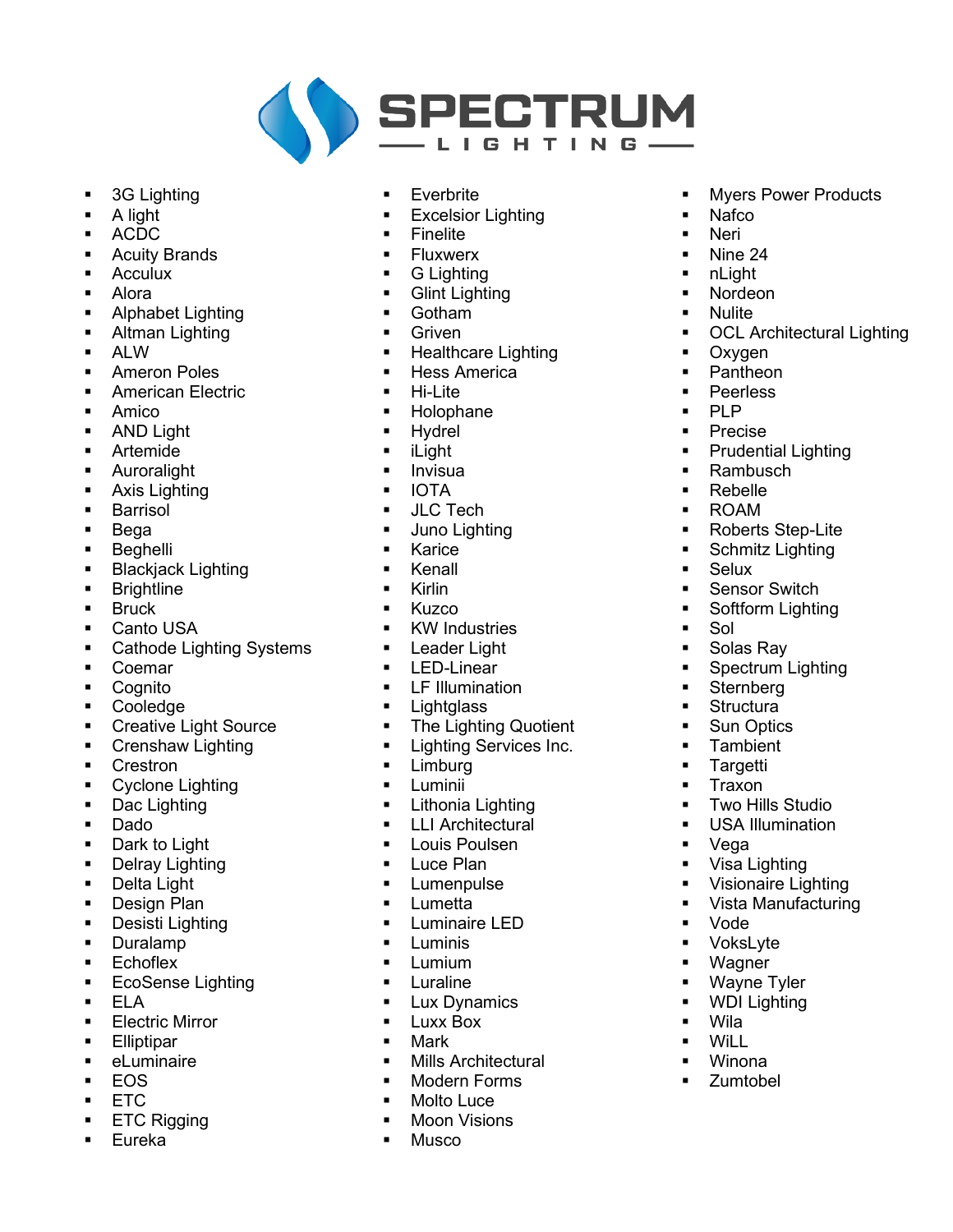

| Tim Eurton              | X 113 | President                                 | teurton@spectrumsa.co |
|-------------------------|-------|-------------------------------------------|-----------------------|
| Eric Wehmeyer           | x 119 | Principal, Outside Sales                  | ewehmeyer@spectrums   |
| <b>Chance Chumbley</b>  | x 137 | Principal, Outside Sales                  | cchumbley@spectrums   |
| Dennis Golsch           | X 133 | <b>Specification Sales Manager</b>        | dgolsch@spectrumsa.co |
| Ty Schauer              | X 125 | <b>Specification Sales</b>                | tschauer@spectrumsa.c |
| George Aguirre          | X 126 | <b>Specification Sales</b>                | gaguirre@spectrumsa.c |
| Chris McCort            | X 114 | <b>Specification Sales</b>                | cmccort@spectrumsa.c  |
| <b>Maribel Ruiz</b>     | X 131 | <b>Specification Sales</b>                | mruiz@spectrumsa.com  |
| John Michael Aguirre    | X 134 | Visual, AutoCAD                           | jmaguirre@spectrumsa. |
| <b>Rick Purdy</b>       | X 117 | <b>Outside Sales</b>                      | rpurdy@spectrumsa.com |
| David Overall           | X 132 | <b>Outside Sales</b>                      | doverall@spectrumsa.c |
| Justin Dumas            | X 101 | <b>Outside Sales</b>                      | jdumas@spectrumsa.co  |
| Drew Benson             | X 122 | <b>Outside Sales</b>                      | dbenson@spectrumsa.o  |
| Gerardo Barrientos, Jr. | X 112 | <b>Controls Manager</b>                   | gbarrientos@spectrums |
| <b>Ricky Marshall</b>   | X 127 | <b>ETC Specialist</b>                     | rmarshall@spectrumsa. |
| Matt Stohlmann          | X 140 | <b>Controls Specialist Project Quotes</b> | mstohlmann@spectrum   |
| <b>Chuck Drew</b>       | X 136 | Controls Technician                       | cdrew@spectrumsa.cor  |
| Peter Do                | X 141 | Controls Technician                       | pdo@spectrumsa.com    |
| Antonio Ronconi         | X 107 | Controls Technician                       | aronconi@spectrumsa.c |
| Kari Hoppe              | X 104 | <b>Quotations Manger</b>                  | khoppe@spectrumsa.co  |
| Mike Boucher            | X 106 | <b>Project Quotations</b>                 | mboucher@spectrumsa   |
| Jennifer Hoppe-Walton   | X 120 | <b>Project Quotations</b>                 | jwalton@spectrumsa.co |
| <b>Tiffany Garcia</b>   | X 124 | <b>Project Quotations</b>                 | tgarcia@spectrumsa.co |
| Roberto Guajardo        | X 164 | <b>Project Quotations</b>                 | rguajardo@spectrumsa. |
| Landon Lutz             | X 162 | <b>Projext Quotations</b>                 | llutz@spectrumsa.com  |
| Darryl Schauer          | X 128 | <b>Quick Quotes</b>                       | dschauer@spectrumsa.  |
| Geren Thomae            | X 118 | Project Management                        | gthomae@spectrumsa.o  |
| Estella Martinez        | X 129 | <b>Project Management</b>                 | emartinez@spectrumsa  |
| Vanna Catterson         | X 111 | Controller                                | vcatterson@spectrumsa |
| Laura Ikels             | X 121 | <b>Assistant to Controller</b>            | likels@spectrumsa.com |
| <b>Shirley Ruiz</b>     | X 100 | <b>Sales Administration</b>               | sruiz@spectrumsa.com  |

spectrumsa.com er@spectrumsa.com ey@spectrumsa.com 0<sub>spectrumsa.com</sub> **@spectrumsa.com** <u>d</u>e Spectrumsa.com D<sub>i</sub>spectrumsa.com pectrumsa.com @spectrumsa.com spectrumsa.com 0<sub>spectrumsa.com</sub> **Spectrumsa.com Q**spectrumsa.com os@spectrumsa.com @spectrumsa.com ann@spectrumsa.com pectrumsa.com ectrumsa.com antonio Ronconio Rospectrumsa.com spectrumsa.com r@spectrumsa.com spectrumsa.com spectrumsa.com @spectrumsa.com ectrumsa.com @spectrumsa.com @spectrumsa.com z@spectrumsa.com n@spectrumsa.com bectrumsa.com

12625 Wetmore Road, Suite 124 San Antonio, TX 78247 210.822.6140 spectrumsa.com